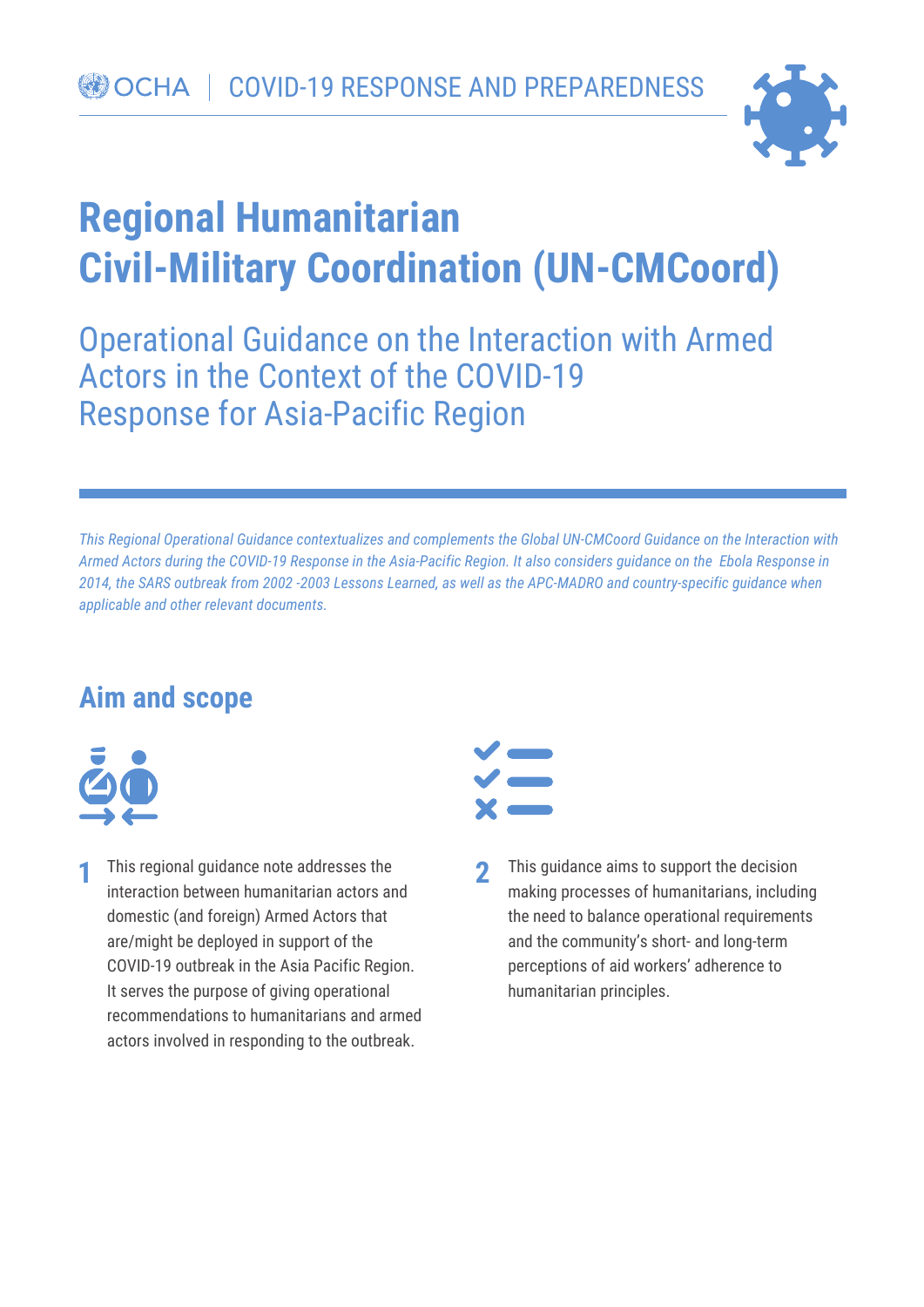

# **Involvement of Armed Forces**

The on-going national responses to COVID-19 in the Asia Pacific region have seen differing levels of engagement/support from armed actors. This support can, and has, taken different forms, including: **3**

| <b>Type of Support</b>                                  | <b>Response</b>                  | <b>Response Activities</b>                                                                                                                                                                                                                                                                                                                                                                                                                                                          | <b>Impact for</b><br><b>Humanitarian Actors</b>                                  |
|---------------------------------------------------------|----------------------------------|-------------------------------------------------------------------------------------------------------------------------------------------------------------------------------------------------------------------------------------------------------------------------------------------------------------------------------------------------------------------------------------------------------------------------------------------------------------------------------------|----------------------------------------------------------------------------------|
| <b>Infrastructure</b><br><b>Support</b>                 | Engineering<br>Support           | • Establishment/construction of medical facilities<br>Rehabilitation/construction of public health facilities<br>• Provision of water and sanitation systems<br>• Construction of camps/provision of shelters                                                                                                                                                                                                                                                                       | Potential<br>competition and<br>duplication of<br>efforts                        |
| <b>Indirect</b><br><b>Assistance</b>                    | Logistical<br>Support            | • Transport of medical staff and equipment or affected population<br>· ISR (Intelligence, surveillance, and reconnaissance - aerial<br>assessments of population movements) in a contained area<br>• Air and seaport management<br>• Priority movements of goods and services to support the public<br>welfare                                                                                                                                                                      | Potential<br>competition and<br>duplication of<br>efforts                        |
|                                                         | Telecommu<br>nication<br>Support | • Technical capability to support satellite and other imagery<br>• Provision of tele-communication equipment                                                                                                                                                                                                                                                                                                                                                                        | Potential<br>competition and<br>duplication of<br>efforts                        |
| <b>Direct</b><br><b>Assistance</b>                      | Medical<br>Assistance            | • Triage; first aid; medical evacuations; extraction of casualties,<br>mass casualty management<br>• Direct patient care (including trauma and non-trauma care)<br>• Vaccinations and other public health interventions, if relevant<br>· Distribution of medical supplies, PPEs, and relief goods, where no<br>other viable civilian option is available<br>• Health monitoring and surveillance<br>• Assisting in other life-saving activities<br>• Decontamination of facilities | Potential<br>competition and<br>duplication of<br>efforts                        |
| <b>Sharing of</b><br><b>Information</b><br>and planning | Strategic<br>planning            | • Assisting in preparedness/contingency planning for humanitarian<br>health response.<br>• Assessment information, priorities in services and locations,<br>potential gaps within estimated timeframes<br>• Assisting in joint health assessments and information sharing<br>with health authorities and assisting actors                                                                                                                                                           |                                                                                  |
| <b>Security</b><br><b>Support</b>                       | Maintaining<br>Law and<br>Order  | • Maintaining law and order in urban or rural areas; overseeing<br>compliance of security measures, closure of borders. Security<br>support provided either as the primary actor or to supplement the<br>role of national police forces                                                                                                                                                                                                                                             | Potential<br>humanitarian<br>access constraints<br>and/or security<br>challenges |